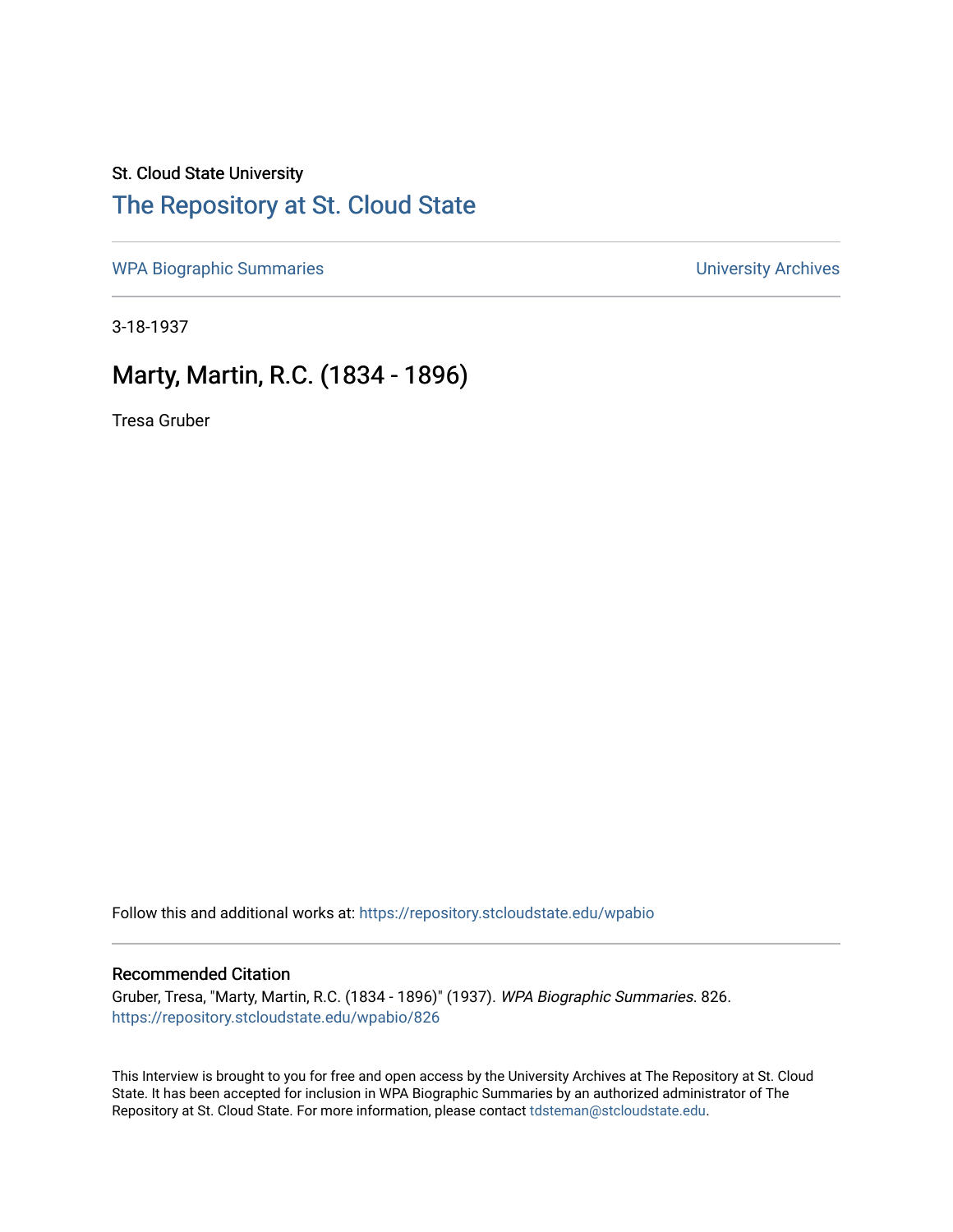MARTY, MARTIN, R. C. File No. B-810

 $9 - 10$ 

 $457214.4$ 

Martin Marty R. C. Bishop, born in Schwyz, Switzerland, January 18, 1834; died September 18, 1896. He was ordained a priest in 1856, and in 1860 came to the United States. In 1895 he was appointed to the See of St. Cloud, Minnesota.

> Copied from: Minnesota Biographies Page 492 Date Copied: March 18, 1937 Copied by: Tresa Gruber